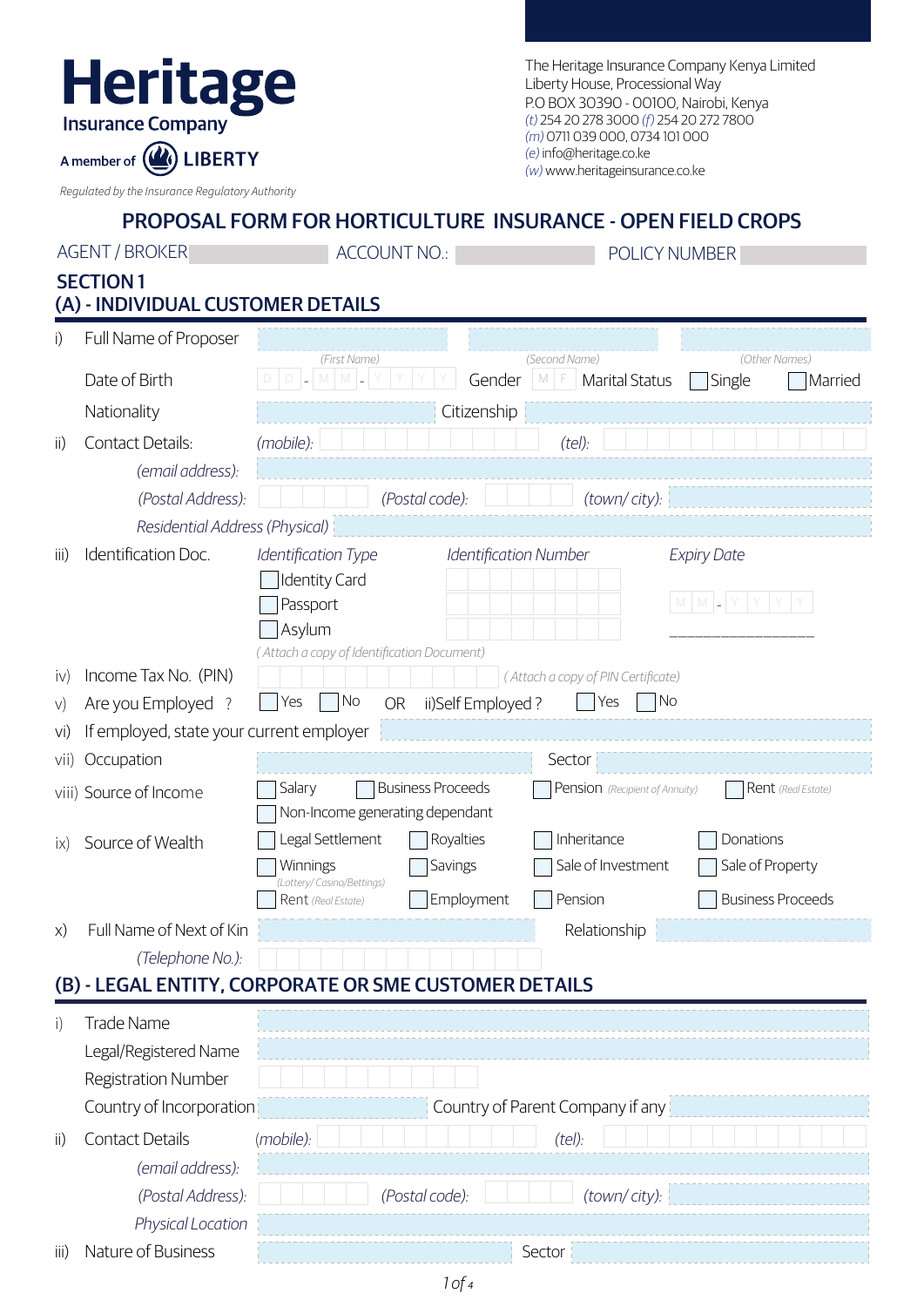| $\mathsf{iv}$<br>V)<br>vi)<br>vii)                                                                                             | Income Tax No. (PIN)<br><b>Beneficial Owner</b><br>Source of Income<br>Source of Wealth | (Attach CR12)<br><b>Business Proceeds</b><br>Legal Settlement<br>Court Order<br>Government Funding                                                                                                                                   | (Attach a copy of PIN Certificate)<br>Rent (Real Estate)<br>Royalties<br>Sale of Property<br>Shareholders Contribution | Donations<br>Savings<br>Interest<br>Sale of Investment | Government Funding          |
|--------------------------------------------------------------------------------------------------------------------------------|-----------------------------------------------------------------------------------------|--------------------------------------------------------------------------------------------------------------------------------------------------------------------------------------------------------------------------------------|------------------------------------------------------------------------------------------------------------------------|--------------------------------------------------------|-----------------------------|
|                                                                                                                                | <b>SECTION 2 - PROPOSAL DETAILS</b>                                                     |                                                                                                                                                                                                                                      |                                                                                                                        |                                                        |                             |
|                                                                                                                                | 2.1) Period of insurance                                                                | From $D D - M M - Y Y Y Y T_0 D D - M M - Y Y Y$                                                                                                                                                                                     |                                                                                                                        |                                                        |                             |
|                                                                                                                                |                                                                                         | 2.2) Overall size of the farm :                                                                                                                                                                                                      |                                                                                                                        |                                                        |                             |
|                                                                                                                                |                                                                                         |                                                                                                                                                                                                                                      |                                                                                                                        |                                                        |                             |
| 2.4) Qualifications and experience of personnel, number of staff regularly and/or seasonal employed?<br>(Provide an overview). |                                                                                         |                                                                                                                                                                                                                                      |                                                                                                                        |                                                        |                             |
|                                                                                                                                |                                                                                         | Name                                                                                                                                                                                                                                 | Qualifications                                                                                                         |                                                        | No. of years<br>on the Farm |
|                                                                                                                                | Farm Manager                                                                            |                                                                                                                                                                                                                                      |                                                                                                                        |                                                        |                             |
|                                                                                                                                | Deputy Manager                                                                          |                                                                                                                                                                                                                                      |                                                                                                                        |                                                        |                             |
| <b>SECTION 3 - DESCRIPTION OF FIELDS</b>                                                                                       |                                                                                         |                                                                                                                                                                                                                                      |                                                                                                                        |                                                        |                             |
| 3.1)                                                                                                                           | Size the farm                                                                           | <u>: International Communication of the Communication of the Communication of the Communication of the Communication of the Communication of the Communication of the Communication of the Communication of the Communication of</u> |                                                                                                                        |                                                        |                             |
|                                                                                                                                |                                                                                         |                                                                                                                                                                                                                                      |                                                                                                                        |                                                        |                             |
|                                                                                                                                | 3.3) Age of the crops                                                                   |                                                                                                                                                                                                                                      |                                                                                                                        |                                                        |                             |
|                                                                                                                                |                                                                                         | 3.4) Type of coverage of each crop? (e.g. Shade nets, Plastic cladding etc.)                                                                                                                                                         |                                                                                                                        |                                                        |                             |

3.5) How long have the covers been used?

## SECTION 4 - PRODUCTION

(This data is required for each open field)

4.1) Production cycle per plant. How many flushes per year?

| Flushes per year      |  |
|-----------------------|--|
| Duration of one flush |  |

4.2) Yield expectation per plant and per field expressed in kilograms (or other units) per unit of area and per month/year/season? Fill below where applicable.

a) Stems per hectare : \_\_\_\_\_\_\_\_\_\_\_\_\_\_\_\_\_\_\_\_\_\_\_\_\_\_\_\_\_\_\_\_\_\_\_\_\_\_\_\_\_\_\_\_\_\_\_\_\_\_\_\_\_\_\_\_\_\_\_\_\_\_

b) Plants per square metre : \_\_\_\_\_\_\_\_\_\_\_\_\_\_\_\_\_\_\_\_\_\_\_\_\_\_\_\_\_\_\_\_\_\_\_\_\_\_\_\_\_\_\_\_\_\_\_\_\_\_\_\_\_\_\_\_\_\_\_\_\_\_

c) Kilograms per plant : \_\_\_\_\_\_\_\_\_\_\_\_\_\_\_\_\_\_\_\_\_\_\_\_\_\_\_\_\_\_\_\_\_\_\_\_\_\_\_\_\_\_\_\_\_\_\_\_\_\_\_\_\_\_\_\_\_\_\_\_\_\_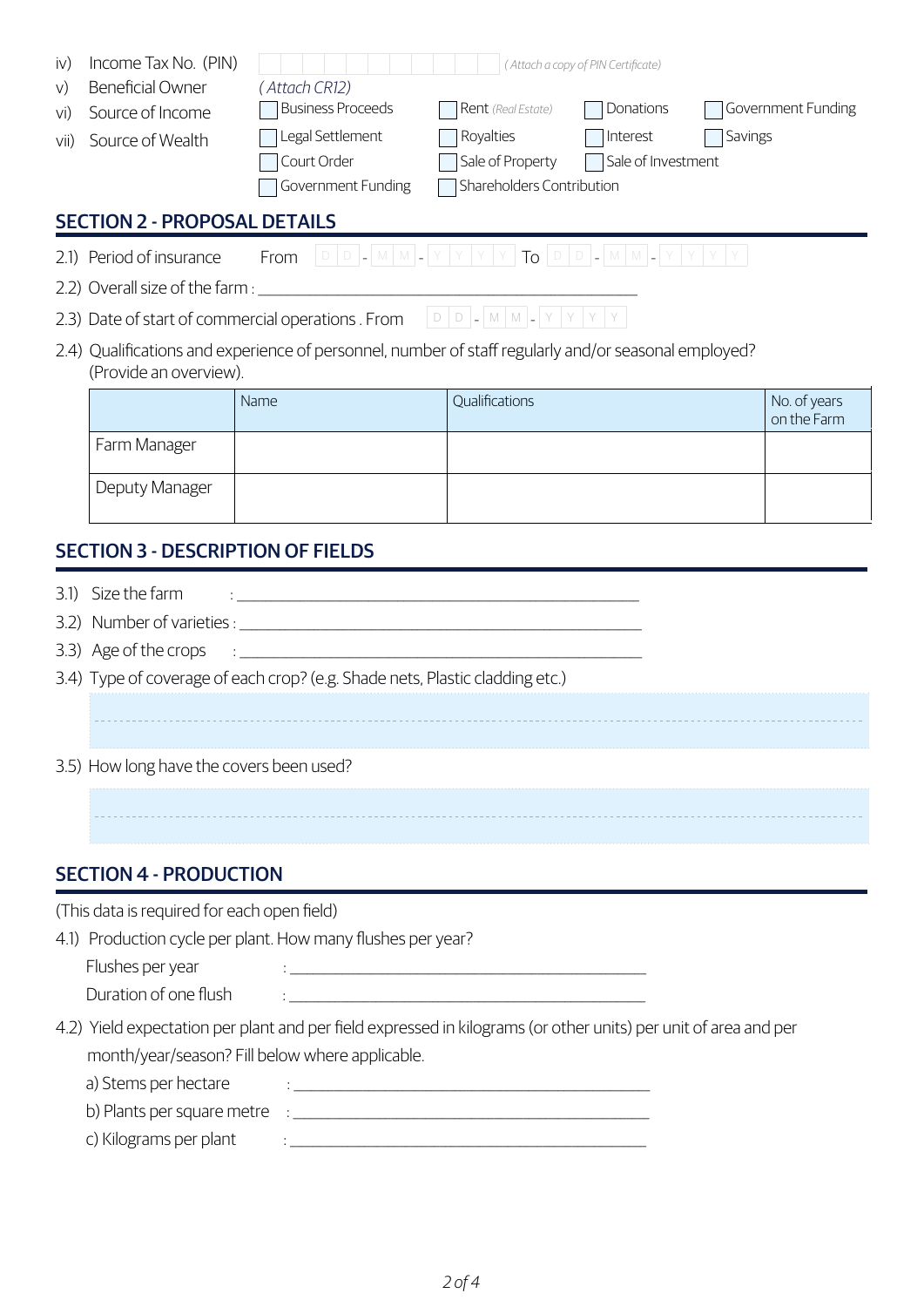4.3) Yields over the last 5 years for the respective crops and varieties.

| Year | No. of Acres | Yield |
|------|--------------|-------|
|      |              |       |
|      |              |       |
|      |              |       |
|      |              |       |

4.4) Cost of production: Fill where applicable.

Cost of production per hectare : \_\_\_\_\_\_\_\_\_\_\_\_\_\_\_\_\_\_\_\_\_\_\_\_\_\_\_\_\_\_\_\_\_\_\_\_\_\_\_\_\_\_\_\_\_\_\_\_\_\_\_\_\_\_\_\_\_\_\_\_\_\_\_\_\_\_\_\_\_\_\_\_\_\_\_\_\_\_\_\_\_\_\_\_\_\_\_\_\_\_\_\_\_\_\_

Cost of production per stem :

Cost of production per square metre : \_\_\_\_\_\_\_\_\_\_\_\_\_\_\_\_\_\_\_\_\_\_\_\_\_\_\_\_\_\_\_\_\_\_\_\_\_\_\_\_\_\_\_\_\_\_\_\_\_\_\_\_\_\_\_\_\_\_\_\_\_\_\_\_\_\_\_\_\_\_\_\_\_\_\_\_\_\_\_\_\_\_\_\_\_\_\_\_

Cost of production per plan : \_\_\_\_\_\_\_\_\_\_\_\_\_\_\_\_\_\_\_\_\_\_\_\_\_\_\_\_\_\_\_\_\_\_\_\_\_\_\_\_\_\_\_\_\_\_\_\_\_\_\_\_\_\_\_\_\_\_\_\_\_\_\_\_\_\_\_\_\_\_\_\_\_\_\_\_\_\_\_\_\_\_\_\_\_\_\_\_\_\_\_\_\_\_\_\_\_\_\_

4.5) Total area in hectares/acres occupied by the crops : \_\_\_\_\_\_\_\_\_\_\_\_\_\_\_\_\_\_\_\_\_\_\_\_\_\_\_\_\_\_\_\_\_\_\_\_\_\_\_\_\_\_\_\_\_\_\_\_\_\_\_\_\_\_\_\_\_\_\_\_\_\_\_\_\_\_\_\_\_\_\_\_

## SECTION 5 - ECONOMIC ASPECTS

(This data is required for each variety of crops grown)-(Fill in one per greenhouse)

- 5.1) Current total value of the crops houses.
- 5.2) Current total value of covering material for all fields

## SECTION 6 - INSURANCE ASPECTS

| 6.1) What do you want to insure?                                                                                                                                |  |  |
|-----------------------------------------------------------------------------------------------------------------------------------------------------------------|--|--|
| $Crop$ coverings $\ \cdot\ $<br>Crop                                                                                                                            |  |  |
| Transit   Machinery Breakdown                                                                                                                                   |  |  |
| Other assets                                                                                                                                                    |  |  |
| 6.2) What are the perils you are exposed to and for which you require insurance?                                                                                |  |  |
|                                                                                                                                                                 |  |  |
|                                                                                                                                                                 |  |  |
| 6.3) Loss experience, dates and value of losses caused to the site or in the neighborhood (if there are other<br>greenhouses).                                  |  |  |
|                                                                                                                                                                 |  |  |
| The primary mode of delivery of your policy document and other official documents shall be via email.<br>$\sqrt{2}$<br>Kindly provide your email address below: |  |  |